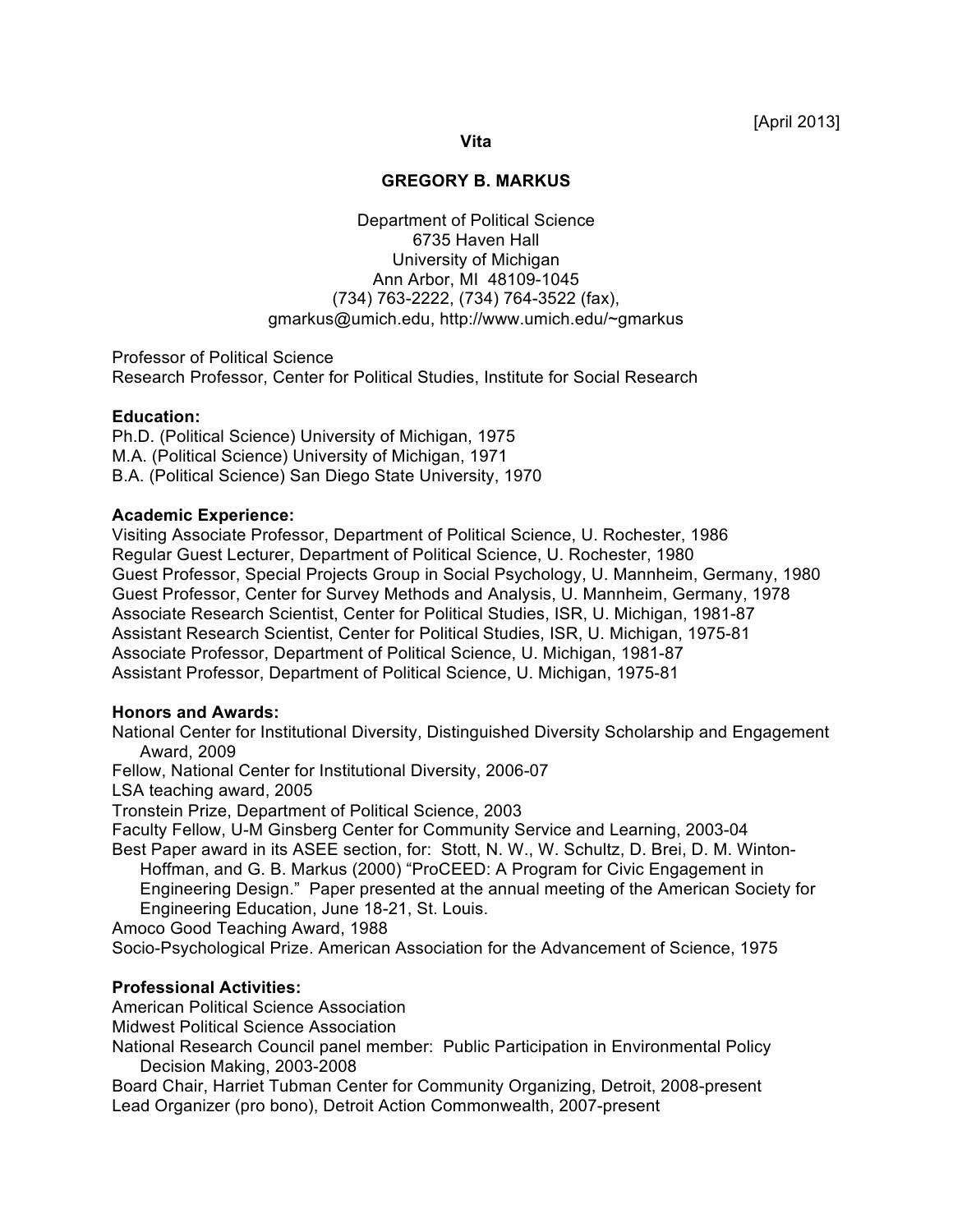Vice President, Metropolitan Organizing Strategy Enabling Strength (MOSES), Detroit; an affiliate of the Gamaliel Foundation (2006-08)

Social Science Research Council Committee on Longitudinal Research Methods, 1977-80 National Science Foundation referee

Referee for *American Political Science Review, American Journal of Political Science, Journal of Politics, Comparative Politics, Public Opinion Quarterly,* and other professional journals Editorial Advisory Board, *Michigan Journal of Community Service-Learning*

Instructor, Inter-university Consortium for Political and Social Research Summer Program, U. Michigan, 1972-93

Consultant to the Surgeon General, Department of Army, 1986

City Council Member, Fenton, Michigan, 1983-85

Consultant to McKinsey & Co., State of Oregon, State of Michigan, Australian Bureau of Labour Market Research, W. K. Kellogg Foundation, Miller Foundation, American Leadership Forum, and other public, private and nonprofit organizations

### **University Service:**

Department Associate Chair, 2005-08 Department Financial Aid Committee, 1984-88; Director, 1990-96, 2000-05 Department Executive Committee, 1976-77, 1988-89 Department Graduate Affairs Committee, 1975-76, 1982-83 Director, Department Program in Quantitative Political Analysis, 1980-91 Department Coordinator, Methods Subfield, 1980-91 Department Minority Affairs Committee, 1994-96

LSA Curriculum Committee, 2005-08

LSA Ad-Hoc Committee on Community Service Learning, 1995

LSA Social Sciences Promotion/Tenure Advisory Committee, 1993-97

LSA Committee on Statistical Instruction, 1979-84, 1987-88

LSA Committee on Computing, 1984-85

Rackham Graduate School Merit Fellowship Committee, 2006 Ginsberg Center for Community Service and Learning, Strategic Planning Committee, 2000 University OVPR Research Council, 1995-2000 University Advisory Committee on University Relations, 1994-95 (Chair, 1995-97) University Senate Assembly, 1990-91 University Advisory Committee on Recreational and Club Sports, 1983-85 University Ad-Hoc Committee to Evaluate the School of Nursing, 1976-77

## **Major Grants and Contracts:**

Ginsberg Center for Community Service and Learning, grant to support service-learning in Detroit in collaboration with the Harriet Tubman Center, 2009-2010.

National Center for Institutional Diversity, grants to support action research in collaboration between higher-education institutions and community organizing projects, 2006-07 and 2007-08 (in collaboration with Victoria Kovari, Harriet Tubman Center)

Center for Civic Participation, grants to support nonpartisan voter registration, education, and turnout project in metropolitan Detroit (in collaboration with MOSES), 2006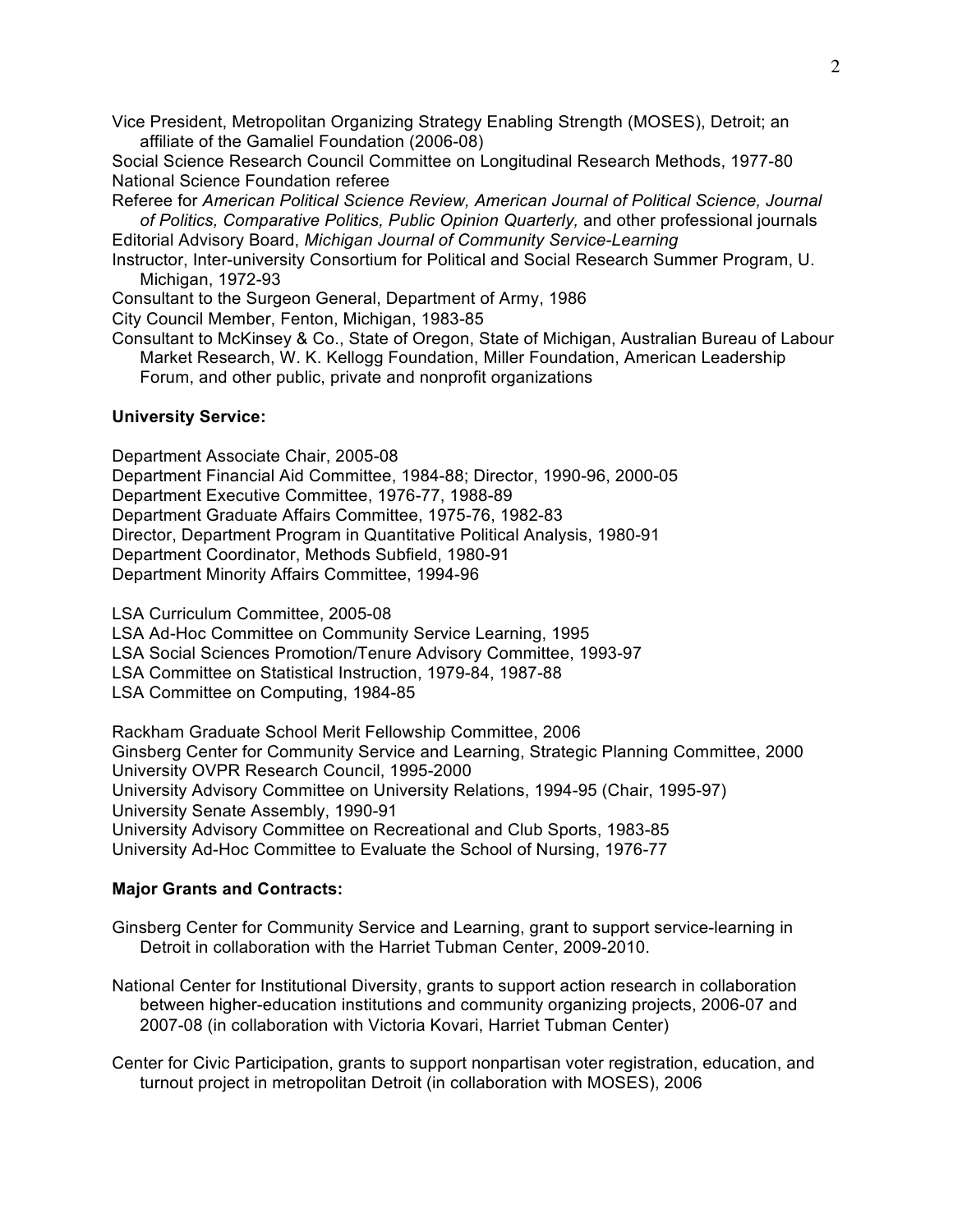- Institute for Social Research and Rackham School of Graduate Studies, "Political symbols and public attitudes in the Old South" (with Walton, Hutchings, Kollman, and Mickey), 2003-04
- University of Michigan OVPR, "Causes and consequences of civic engagement," 2000-01 (with Hanes Walton, Jr.).
- University of Michigan Arts of Citizenship grant (with Ruth Brown and Aaron Celious) to design and implement "Radical ART-iculation of People (RAP) Project" in collaboration with the Ann Arbor Neutral Zone, 2000-01.
- Pew Charitable Trusts, "Causes and consequences of civic engagement," 1996-99 (with Hanes Walton, Jr.).
- Pew Charitable Trusts, "Causes and consequences of civic engagement," 1997-98.
- W. K. Kellogg Foundation, "Long-term impact of community service-learning," 1998 (with Jeffrey Howard).
- W. K. Kellogg Foundation, "Evaluation of the Kellogg National Leadership Program," 1986-90, 1990-94 (renewal), 1994-99 (renewal), 1999-2001 (renewal).
- W. K. Kellogg Foundation, "Evaluation of Community Leadership Initiative—Michigan's Best (CLIMB)," 1994-1998.
- W. K. Kellogg Foundation, "Evaluation of Michigan Campus Compact, 1990-92, 1993-95 (renewal).
- W. K. Kellogg Foundation, "Evaluation of Project Public Life," 1992.
- W. K. Kellogg Foundation, "Evaluation of the KNFP Fellows' Forum," 1987-88, 1989-90 (renewal), 1991-92 (renewal).

Miller Foundation, "Community needs assessment of Battle Creek, Michigan," 1989-90.

- National Science Foundation, "Political orientations of two generations over 17 years," 1985-87 (with M. Kent Jennings).
- National Institute on Aging, "Aging and socio-political orientations," 1982-85 (with M. Kent Jennings).
- National Science Foundation, "Analysis of the 1980 National Election Study," 1980-82.
- National Science Foundation Grant for research on the dynamics of political attitudes, 1977 (with Philip E. Converse).

# **Publications:**

#### **Books**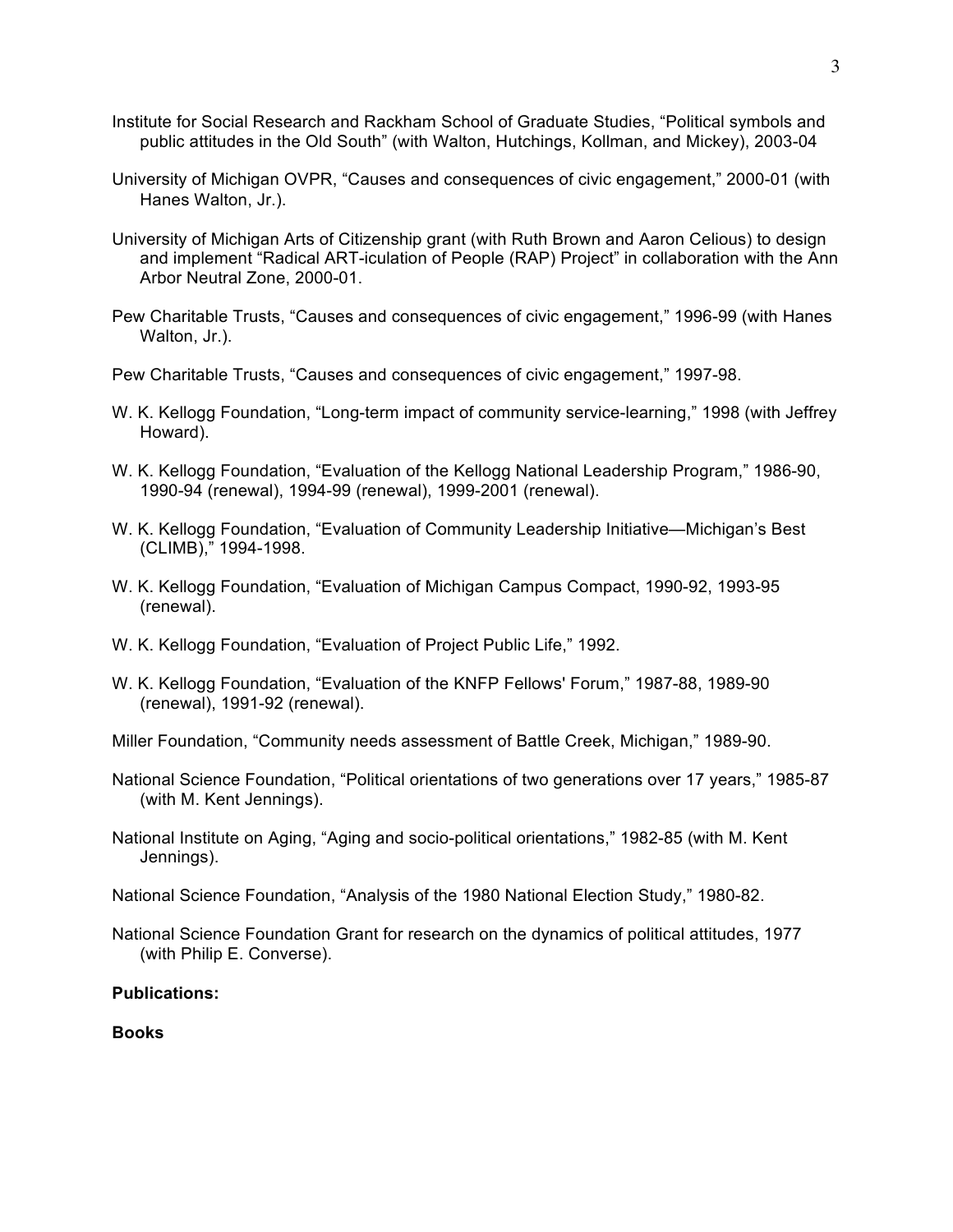Panel on Public Participation in Environmental Assessment and Decision Making; Thomas Dietz and Paul C. Stern, editors. (2008) Public Participation in Environmental Assessment and Decision Making. Washington, DC: National Academies Press.

Markus, Gregory B. (1979) Analyzing Panel Data. Beverly Hills, CA: Sage Publications.

Markus, Gregory B. (1975) Continuity, Change and the Political Self: A Model of Political Socialization. Ann Arbor, MI: University Microfilms.

## **Articles and Book Chapters**

- Markus, Gregory B. (with Joseph Galura et al.) (2005) "LUCY: The Lives of Urban Children and Youth Initiative." In Joseph Galura, et al., eds. Engaging the Whole of Service-Learning, Diversity and Learning Communities. Ann Arbor, MI: OCSL Press.
- Markus, Gregory B. (2001) "American Individualism Reconsidered." In James H. Kuklinski (ed.), Citizens and Politics: Perspectives from Political Psychology. Cambridge: Cambridge University Press, pp. 401-432.
- Markus, Gregory B. (2001) Leadership and its Development: Lessons from a 15-Year Evaluation of the Kellogg National Leadership Program, Battle Creek, MI: W. K. Kellogg Foundation (106 pages).
- Markus, Gregory B. and Kirsten Ramsay (1999) "New Approaches to Community Leadership Development: Lessons Learned from the CLIMB Experience." Michigan State University Extension Bulletin #E-2687 (50 pages).
- Markus, Gregory B. (1997) "Community Service-Learning as Practice in the Democratic Political Arts. In Richard Battistoni and William Hudson (eds.) Experiencing Citizenship. Washington, DC: American Association for Higher Education.
- Markus, Gregory B. (1995) "A Call for More Research on Community Service Learning." In Jeffrey Howard (ed.) Praxis III: Voices in Dialogue. Ann Arbor, MI: OCSL Press.
- Markus, Gregory B. (1994) "Integrating Service-Learning into a Course in Contemporary Political Issues." In Jeffrey Howard (ed.) Praxis, Vol I. Ann Arbor, MI: OCSL Press.
- Markus, Gregory B., Jeffrey Howard and David King (1993) "Integrating Community Service and Classroom Instruction Enhances Learning: Results from an Experiment." Educational Evaluation and Policy Analysis, 15: 410-419.
- Markus, Gregory B. (1992) An Evaluation of Project Public Life. Minneapolis: Project Public Life Press.
- Markus, Gregory B. (1992) "The Impact of Personal and National Economic Conditions on Presidential Voting, 1956-1988," American Journal of Political Science, 36: 829-834.
- Zajonc, R. B., Gregory B. Markus, Michael L. Berbaum and John Bargh (1991) "One Justified Criticism Plus Three Flawed Analyses Equals Two Unwarranted Conclusions: A Reply to Retherford and Sewell," American Sociological Review, 56: 159-165.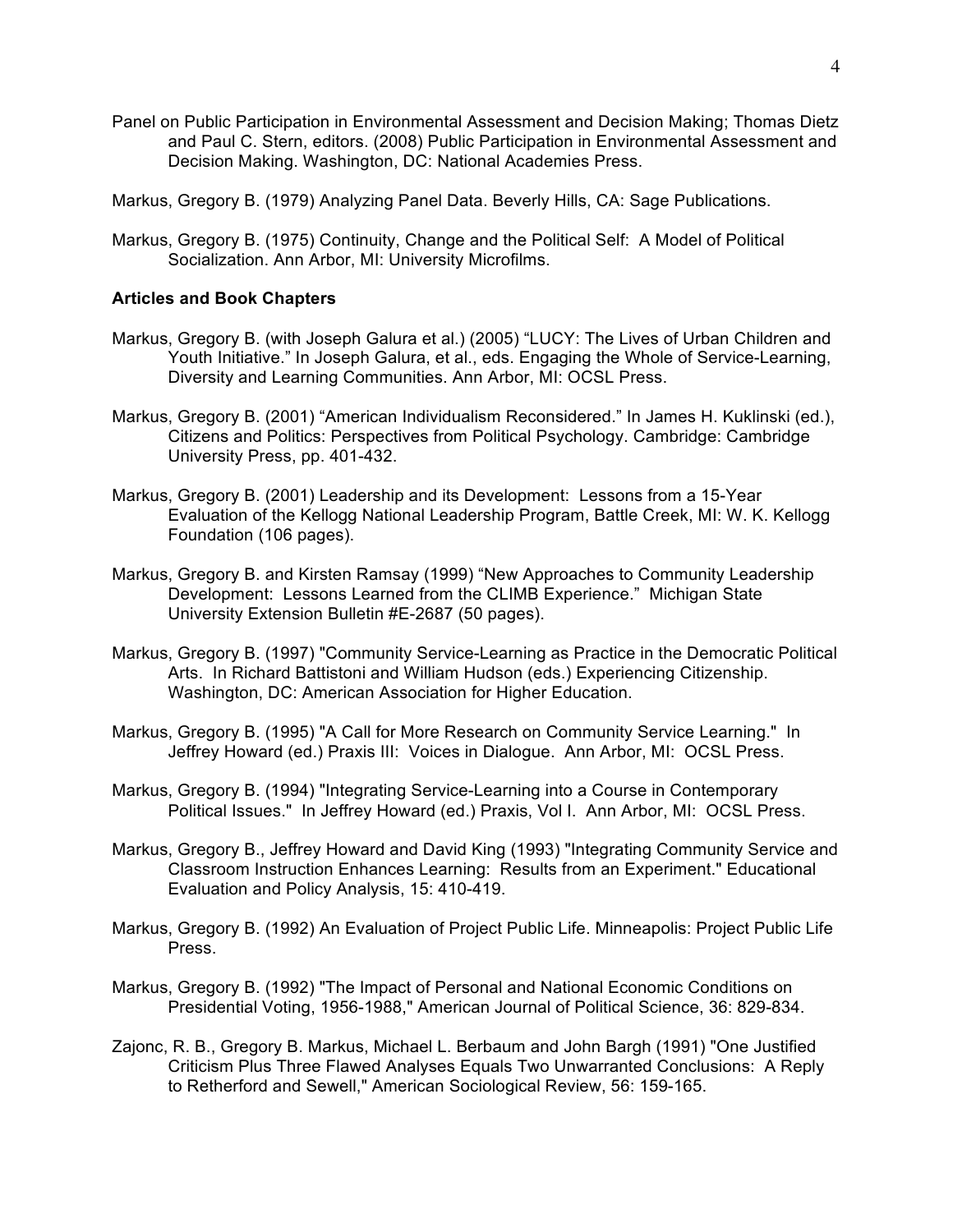- Jennings, M. Kent and Gregory B. Markus (1988) "Political Involvement in the Later Years: A Longitudinal Survey," American Journal of Political Science, 32: 302-316.
- Markus, Gregory B. (1988) "The Impact of Personal and National Economic Conditions on the Presidential Vote: A Pooled Cross-Sectional Analysis," American Journal of Political Science, 32: 137-154. Reprinted in Richard G. Niemi and Herbert F. Weisberg (eds.), Controversies in Voting Behavior, 3rd ed., Washington, DC: CQ Press, 1993.
- Markus, Gregory B. (1986) "Stability and Change in Political Attitudes: Observed, Recalled, and Explained," Political Behavior, 8:21-44.
- Jennings, M. Kent and Gregory B. Markus (1984) "Partisan Orientations Over the Long Haul: Results from the Three-Wave Political Socialization Panel Study," American Political Science Review, 78: 1000-1018.
- Markus, Gregory B. (1983) "Dynamic Modeling of Cohort Change: The Case of Political Partisanship," American Journal of Political Science, 27: 717-739. Reprinted in William M. Mason and Stephen E. Fienberg (eds.), Cohort Analysis in Social Research. New York: Springer-Verlag.
- Berbaum, Michael L., Gregory B. Markus, and R. B. Zajonc (1982) "A Closer Look at Galbraith's Closer Look," Developmental Psychology, 18: 174-180.
- Markus, Gregory B. (1982) "Political Attitudes During an Election Year: A Report on the 1980 NES Panel Study," American Political Science Review, 76: 538-560.
- Markus, Gregory B. and Philip E. Converse (1979) "A Dynamic Simultaneous Equation Model of Electoral Choice," American Political Science Review, 73: 1055-1070. Reprinted in Richard G. Niemi and Herbert F. Weisberg (eds.), Classics in Voting Behavior. Washington, DC: CQ Press, 1993.
- Zajonc, R. B., Hazel Markus, and Gregory B. Markus (1979) "The Birth Order Puzzle," Journal of Personality and Social Psychology, 37: 1325-1341.
- Markus, Gregory B. (1979) "The Political Environment and the Dynamics of Public Attitudes," American Journal of Political Science, 23: 338-359.
- Converse, Philip E. and Gregory B. Markus (1979) "Plus Ca Change. . . : The New CPS Election Study Panel," American Political Science Review, 73: 32-49. Reprinted in B. A. Campbell and R. J. Trilling (eds.), Realignment in American Politics (Austin: University of Texas Press), 1980; Norman R. Luttbeg (ed.), Public Opinion and Public Policy, 3rd ed., Itasca, IL: Peacock, 1981; Richard G. Niemi and Herbert F. Weisberg (eds.), Classics in Voting Behavior. Washington, DC: CQ Press, 1993.
- Markus, Gregory B. and R. B. Zajonc (1977) "Family Configuration and Intellectual Development: A Simulation," Behavioral Science, 22: 137-142.
- Jennings, M. Kent and Gregory B. Markus (1977) "The Effects of Military Service on Political Attitudes: A Panel Study," American Political Science Review, 71: 131-147.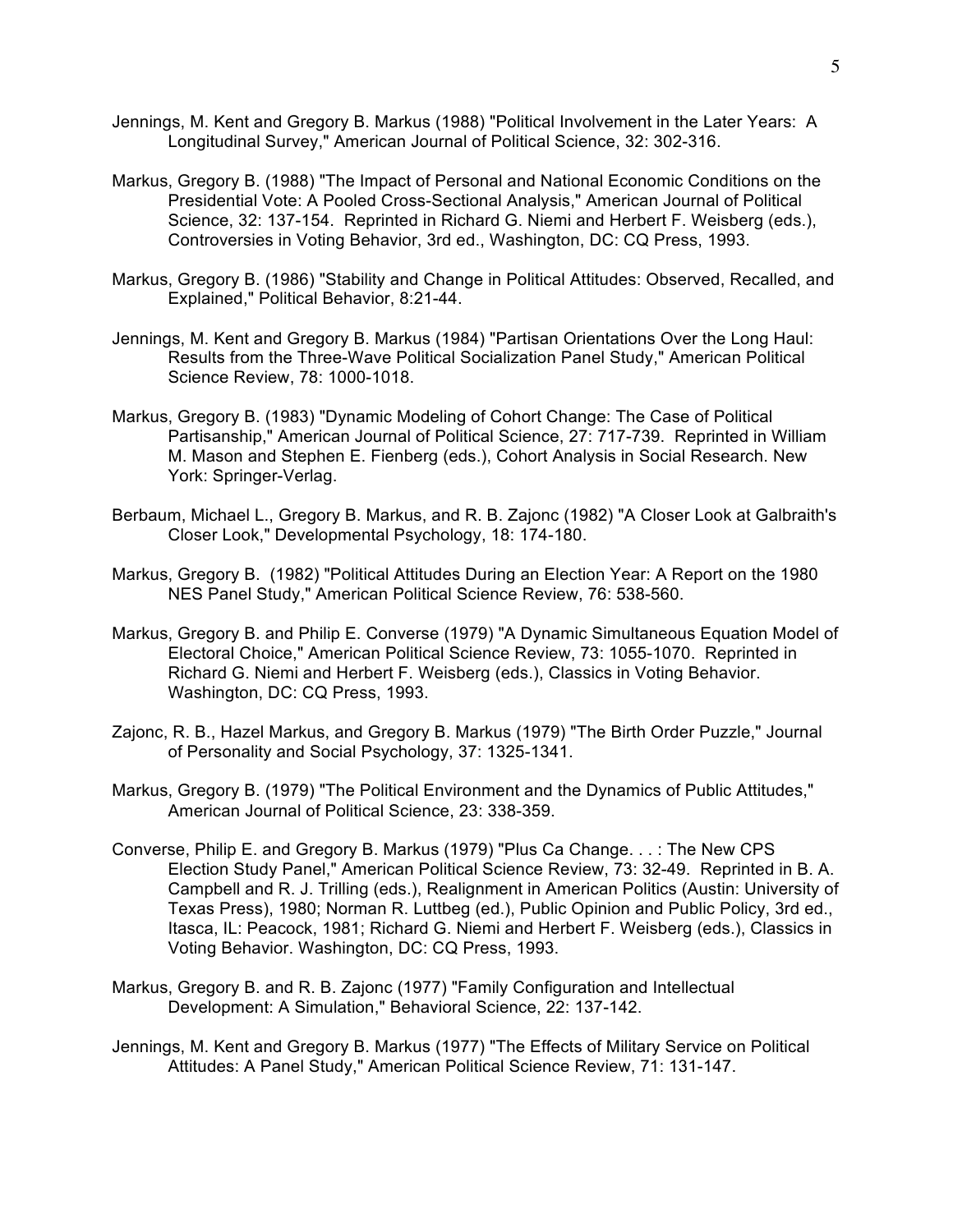- Jennings, M. Kent and Gregory B. Markus (1976) "Political Participation and Vietnam-Era War Veterans: A Longitudinal Study." In N. Goldman and D. Segal, eds., The Social Psychology of Military Service. Beverly Hills, CA: Sage Publications, pp. 175-200.
- Zajonc, R. B. and Gregory B. Markus (1975) "Birth Order and Intellectual Development," Psychological Review, 82: 74-88. Reprinted in L. E. Strickland et al. (eds.), Social Psychology in Transition. New York: Plenum, 1976.
- Markus, Gregory B. (1974) "Electoral Coalitions and Senate Roll Call Behavior: An Ecological Analysis," American Journal of Political Science, 18: 595-607.
- Markus, Gregory B. and Raymond Tanter (1972) "A Conflict Model for Strategists and Managers," American Behavioral Scientist, 15: 809-836.
- Markus, Gregory B. and Betty A. Nesvold (1972) "Governmental Coerciveness and Political Instability: An Exploratory Study of Cross-National Patterns," Comparative Political Studies, 5: 231- 244.

### **Book Reviews:**

- Markus, Gregory B. (2003) "Review Essay: Civic Engagement across the Curriculum," Michigan Journal of Community Service-Learning, 9 (3): 77-80.
- Markus, Gregory B. (1994) Review of *The Nature and Origins of Mass Opinion*, by John Zaller. Public Opinion Quarterly, 58: 633-636.
- Markus, Gregory B. (1988) Review of *Middle American Individualism*, by Herbert Gans. Washington Post Book World (June 26), p. 1, 8.
- Markus, Gregory B. (1987) Review of *Voting Behavior*, edited by Samuel Long. American Political Science Review, 81: 1003-1004.

### **Major Papers:**

- Markus Gregory B., Amy Krings, Brock Grosso, and Sophia Karnovsky (2013) "Planning, participation, and power: The struggle for the soul of Detroit." Paper presented at the Annual Meeting of the Midwest Political Science Association, Chicago, April 15.
- Markus Gregory B. (2011) "Creativity and community empowerment." Invited paper presented at Collin College, Plano, TX, Sept. 29.
- Markus Gregory B., Spencer Piston, and Hanes Walton, Jr. (2009) "Pride and prejudice: Understanding support for and opposition to the Southern Cross." Paper presented at the Annual Meeting of the Midwest Political Science Association, Chicago, April 3.
- Markus Gregory B. (2003) "Municipal structures for citizen participation in American cities: A rebirth of urban democracy?" Paper presented at the Annual Meeting of the American Political Science Association, Philadelphia, Sept. 6.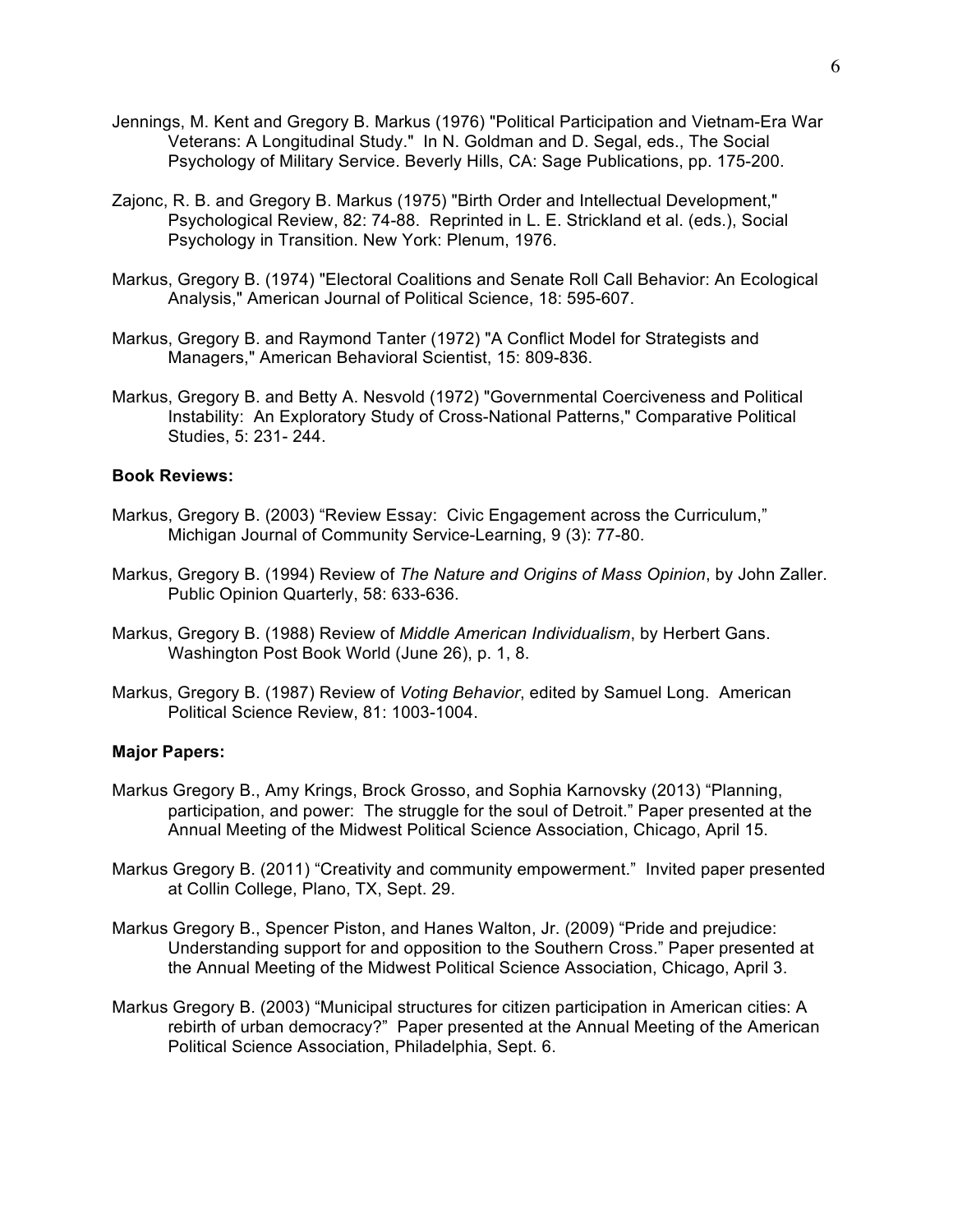- Markus Gregory B., Terrance Jacob, and Gregory Galluzzo (2003) "Community organizing to build democratic capacity in the U.S. and South Africa." Paper presented at the Biennial Congress of the International Political Science Association, Durban, South Africa, June.
- Markus Gregory B. (2002) "Leadership and its development: Kellogg National Leadership Program, Group 16" (56 pages).
- Markus Gregory B., and Hanes Walton, Jr. (2001) "Institutional and individual origins of civic engagement." Paper presented at the Annual Meeting of the American Political Science Association, San Francisco, Sept. 1.
- Markus Gregory B., and Hanes Walton, Jr. (2001) "Causes and consequences of civic engagement in American cities." Paper presented at the Annual Meeting of the Midwest Political Science Association, Chicago, April 21.
- Markus Gregory B. (2001) "How to evaluate leadership development programs … and how not to." Paper presented at the Annual Meeting of the International Leadership Association, Nov. 3-5, 2000, Toronto.
- Stott, N. W., W. Schultz, D. Brei, D. M. Winton-Hoffman, and Gregory B. Markus (2000) "ProCEED: A program for civic engagement in engineering design." Paper presented at the Annual Meeting of the American Society for Engineering Education, June 18-21, St. Louis. Received Best Paper award in its ASEE section.
- Markus, Gregory B. (1999) "Curriculum Initiatives in Civic Engagement and Leadership: An Evaluation." Ann Arbor: Ginsberg Center for Community Service and Learning (48 pages).
- Markus, Gregory B. (1999) "Personal and relational aspects of leadership: Recommendations for the American Leadership Forum," Palo Alto, Calif.: American Leadership Forum (64 pages).
- Markus Gregory B. (1996) "Evaluation of Community Leadership Initiative--Michigan's Best" (20 pages). Report submitted to the W. K. Kellogg Foundation.
- Markus, Gregory B. (1995) "Evaluation of Michigan Campus Compact" (30 pages). Report submitted to the W. K. Kellogg Foundation.
- Markus, Gregory B. and K. Goldstein (1994) "Using the classroom for research and practice in the democratic political arts." Paper presented at the Annual Meeting of the American Political Science Association, New York.
- Markus, Gregory B. (1992) "American individualism reconsidered." Presented at the Annual Meeting of the Midwest Political Science Association, April 9-11, Chicago.
- Markus, Gregory B. (1990) "Assessing Battle Creek: The ABC Survey" (145 pages).
- Markus, Gregory B. and D. R. Kinder (1988) "Economic reality, economic perception, and political outcomes: Preliminary findings of aggregate time-series modeling." Paper presented at the Annual Meeting of the American Political Science Association, Washington, DC